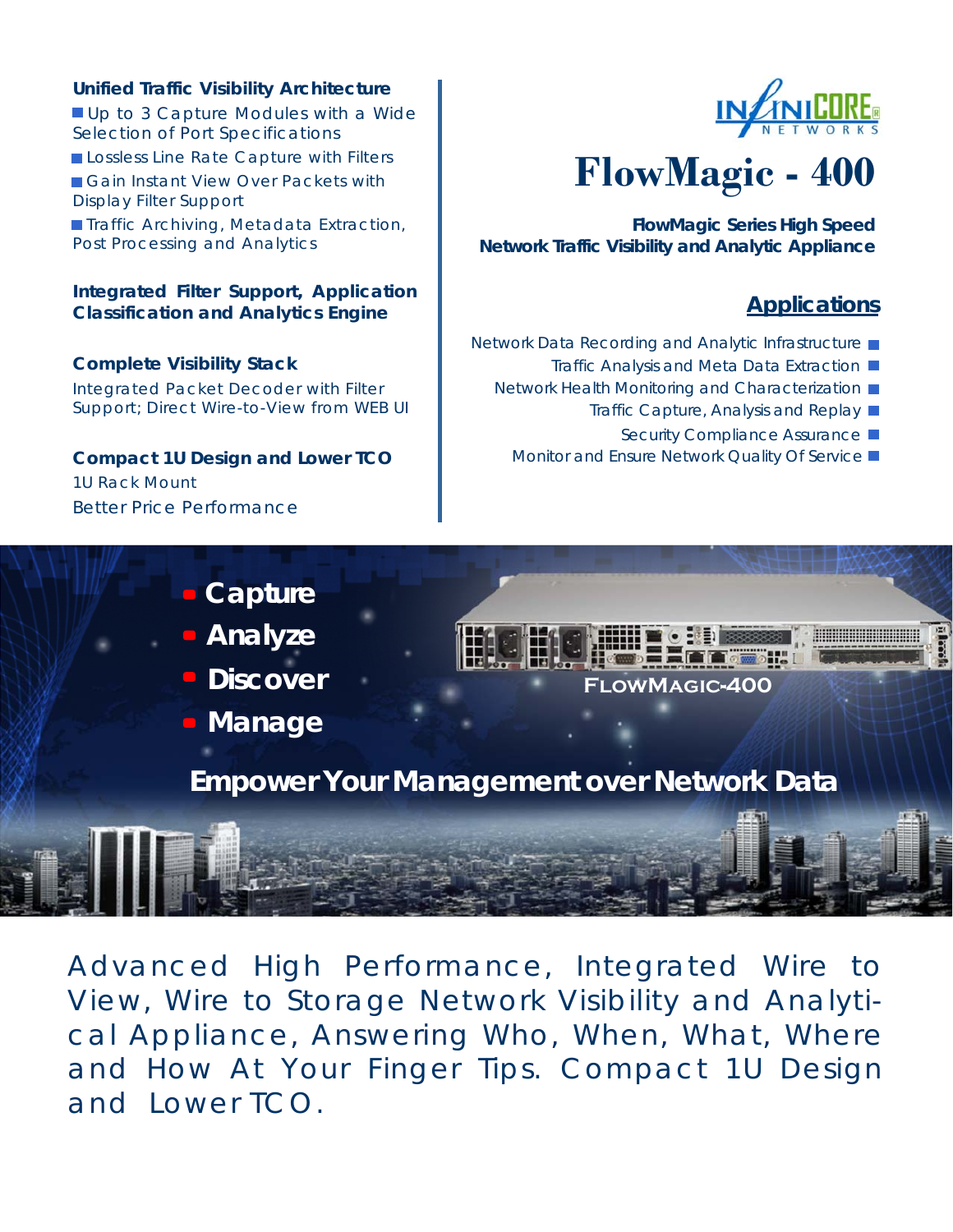## **FlowMagic-400**

**Unified Network Visibility** 



Essential Tool in Network Monitoring and Forensic Infrastructure

Zero Packet Loss for Line Rate Minimum Size Packet

Flexible Traffic Capture Modes, Operate at Gigabit or Ten Gigabit Mode

Wide Range of Media support: 1G, 10G, 10G-DAC, 1G-SGMII, 25G, 40G & 100G

Integrated Packet Decoder; Gain Instant View Over Packets with Rich Display Filter Support

Rich Built-in Analytic Tools that Provides End Points, Conversation and Content Information

Downstream Tool Integration with Data Export in PCAP format

Integrated Network Performance **Monitoring** 

Role Based Visibility Management

Programmable API to Automate Operation Tasks and Analysis

Compact 1U, Cost Effective, Low Power Design, Low TCO, Green and Environmental Friendly

#### **Contact us**

Infinicore Inc. http://www.infinicoreinc.com

Sales: sales@infinicoreinc.com Support: support@infinicoreinc.com

#### FlowMagic-400 PRODUCT BREIF VERSION 2.0.1

#### **Next Generation Device For Total Network Visibility**

The InfiniCORE™ FlowMagic-400 is purposefully designed to solve high speed visibility and analytical issues that today's network administrators and engineers are facing during their daily tasks. Powered by its unified visibility architecture, the FlowMagic-400 is an ideal platform for wire speed network traffic capturing, archiving, analyzing and diagnosis tasks. It is a remarkably easy to use tool with rich analytical features that can linearly scale its storage capability and capturing capabilities.

#### **Streamlined, Outstanding Software Package**

The FlowMagic-400 is powered by InfiniOS with comprehensive functionalities available directly in Web Based GUI for management, visibility and analytics. InfiniOS has comprehensive role-based right management to support authorized and differentiated visibility into the data.

#### **Discover The Power of Big Liquid Data**

When data is readily available and properly presented, issues can be discovered faster and resolved quickly. The FlowMagic-400 is a compact appliance in its class that enables customers to archive, analyze and comprehend the data in complex network environment quickly and efficiently. The rich analytical features built into the appliance provides a whole new way to help customers to solve network glitches and to ensure the quality of service.

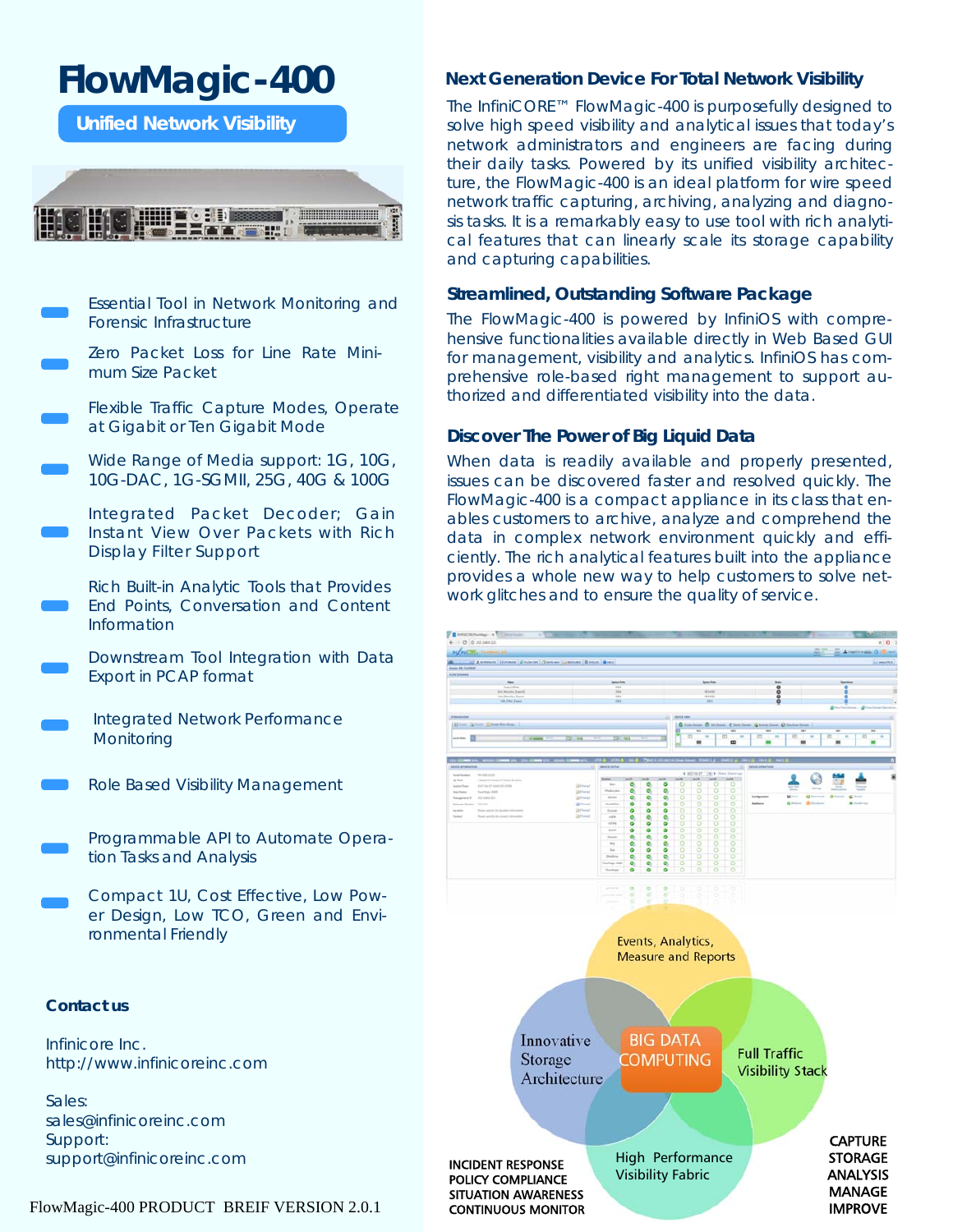## **Highlights of FlowMagic-400 Use Cases**



**For Government, Financial and Enterprise Network Monitoring and Forensic Infrastructure** 

Analytic Services Essential Tool in Near Line Network View Flow Meta Domain Meta Extraction Single Or Multiple TAP Points De-Was Canada Manufacture Contract ployment Data Archive FlowMagic-400 Line Rate Packet Capture Performance Help Network Meet Regulatory Com-WORKLOOMING pliance Such as SOX, PCI and HIPPA Direct Wire-to-View Packet Decoder and Analyzer, Diagnosis Made Easier Plug-and-Play; Supports Light Splitter, SPAN or Inline Mode

#### **Unified Visibility, Whenever You Need It and Wherever You Need It In Your Network**

- Cost Effective Packet Level Diagnosis Tool for Network Administrators and Engineers
- Support Sharing Across Multi-User and Work Group with Reservation Management

Plug and Play. Inline Visibility

- Lossless high performance Data Capture and Analysis
- Easy to Use WebUI Similar to Wireshark™ for Packet Viewing and Analysis



#### **Scale-Out and Scale-Up Traffic Archival Storage Architecture**



All specifications and figures are subject to change without prior notice.

Actual products may look different from the photos.

All trademarks and logos are the properties of Infinicore Inc. All rights reserved.